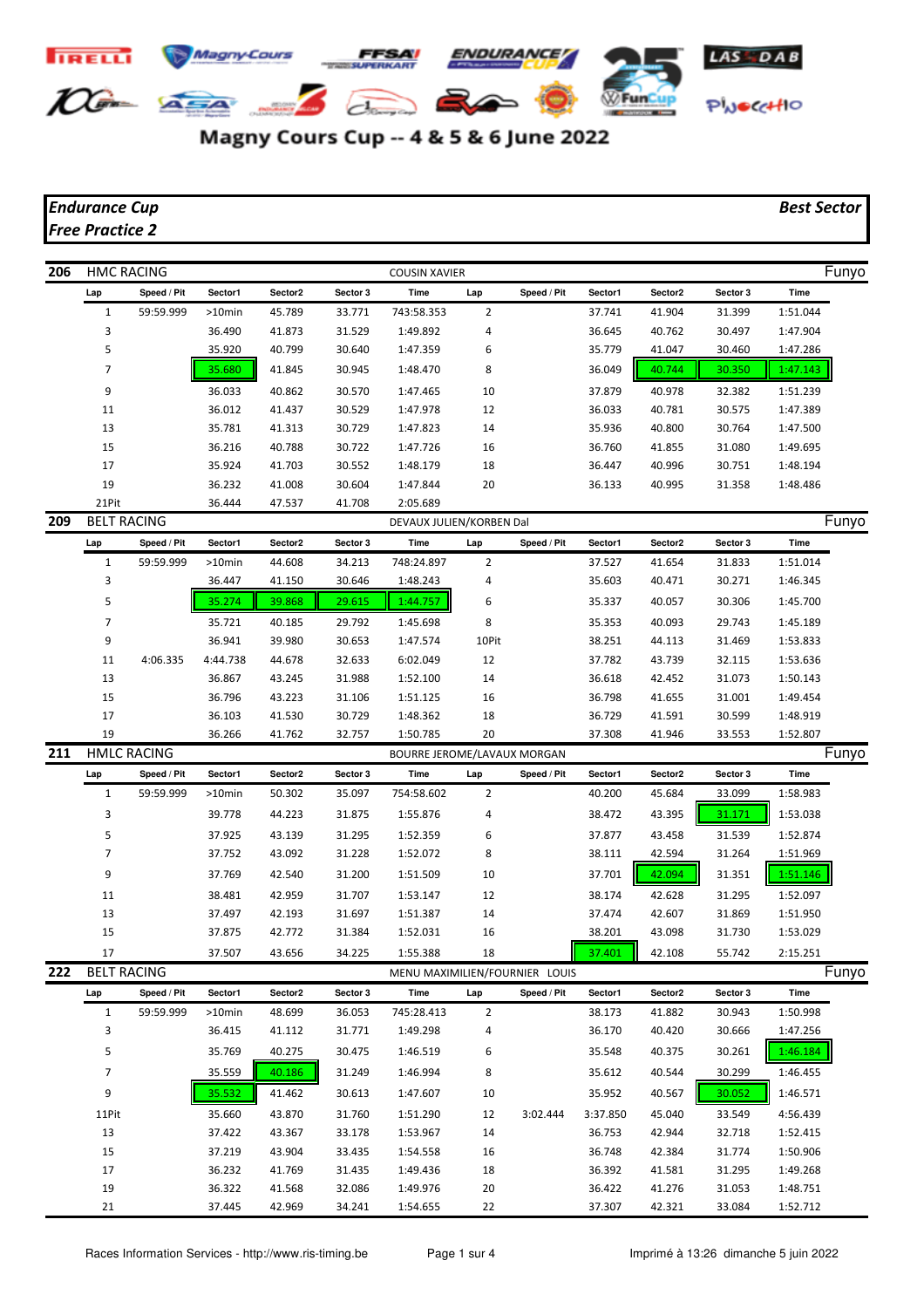| 224 | <b>HMC RACING</b> |                        |                  |                  |                            | CHARITOUR JULIEN/ARTUIT FRANCK       |                |             |                  | Funyo            |                  |                      |       |  |  |  |
|-----|-------------------|------------------------|------------------|------------------|----------------------------|--------------------------------------|----------------|-------------|------------------|------------------|------------------|----------------------|-------|--|--|--|
|     | Lap               | Speed / Pit            | Sector1          | Sector2          | Sector 3                   | Time                                 | Lap            | Speed / Pit | Sector1          | Sector2          | Sector 3         | Time                 |       |  |  |  |
|     | $\mathbf{1}$      | 59:59.999              | $>10$ min        | 45.803           | 35.098                     | 743:59.183                           | $\overline{2}$ |             | 38.984           | 43.240           | 32.381           | 1:54.605             |       |  |  |  |
|     | 3                 |                        | 38.155           | 43.429           | 31.532                     | 1:53.116                             | 4              |             | 37.936           | 43.078           | 31.946           | 1:52.960             |       |  |  |  |
|     | 5                 |                        | 38.084           | 43.230           | 31.258                     | 1:52.572                             | 6              |             | 38.579           | 43.503           | 31.602           | 1:53.684             |       |  |  |  |
|     | 7                 |                        | 38.493           | 42.978           | 31.209                     | 1:52.680                             | 8              |             | 37.031           | 42.295           | 31.698           | 1:51.024             |       |  |  |  |
|     | 9                 |                        | 37.186           | 42.369           | 31.309                     | 1:50.864                             | 10Pit          |             | 37.362           | 1:02.239         | 46.185           | 2:25.786             |       |  |  |  |
|     | 11                | 5:52.337               | 6:28.032         | 44.896           | 32.794                     | 7:45.722                             | 12             |             | 38.697           | 43.850           | 31.609           | 1:54.156             |       |  |  |  |
|     | 13                |                        | 38.055           | 41.683           | 31.884                     | 1:51.622                             | 14             |             | 37.984           | 41.849           | 31.031           | 1:50.864             |       |  |  |  |
|     | 15                |                        | 38.205           | 41.682           | 31.095                     | 1:50.982                             | 16             |             | 37.841           | 41.739           | 30.863           | 1:50.443             |       |  |  |  |
|     | 17                |                        | 37.782           | 41.670           | 33.590                     | 1:53.042                             | 18             |             | 38.079           | 41.243           | 1:24.634         | 2:43.956             |       |  |  |  |
|     | 19Pit             |                        | 41.526           | 43.907           | 33.509                     | 1:58.942                             |                |             |                  |                  |                  |                      |       |  |  |  |
| 225 | <b>HMC RACING</b> |                        |                  |                  |                            | MARY ERIC/VIALE SEBASTIEN            |                |             |                  |                  |                  |                      | Funyo |  |  |  |
|     | Lap               | Speed / Pit            | Sector1          | Sector2          | Sector 3                   | Time                                 | Lap            | Speed / Pit | Sector1          | Sector2          | Sector 3         | Time                 |       |  |  |  |
|     | $\mathbf{1}$      | 59:59.999              | >10min           | 46.041           | 32.452                     | 743:52.081                           | $\overline{2}$ |             | 37.625           | 42.448           | 31.539           | 1:51.612             |       |  |  |  |
|     | 3                 |                        | 36.703           | 42.030           | 30.713                     | 1:49.446                             | 4              |             | 36.708           | 41.120           | 30.355           | 1:48.183             |       |  |  |  |
|     | 5                 |                        | 36.691           | 41.277           | 30.921                     | 1:48.889                             | 6              |             | 36.683           | 41.374           | 31.587           | 1:49.644             |       |  |  |  |
|     | 7                 |                        | 36.748           | 42.239           | 30.978                     | 1:49.965                             | 8              |             | 36.562           | 41.520           | 30.751           | 1:48.833             |       |  |  |  |
|     | 9                 |                        | 36.548           | 40.891           | 31.138                     | 1:48.577                             | 10             |             | 36.890           | 41.973           | 31.129           | 1:49.992             |       |  |  |  |
|     | 11                |                        | 36.498           | 41.403           | 30.793                     | 1:48.694                             | 12Pit          |             | 36.978           | 41.905           | 33.641           | 1:52.524             |       |  |  |  |
|     | 13                | 2:25.622               | 3:00.076         | 42.228           | 31.512                     | 4:13.816                             | 14             |             | 37.231           | 42.424           | 31.585           | 1:51.240             |       |  |  |  |
|     | 15                |                        | 37.074           | 41.622           | 31.349                     | 1:50.045                             | 16             |             | 37.351           | 41.847           | 32.095           | 1:51.293             |       |  |  |  |
|     | 17                |                        | 37.715           | 41.630           | 32.156                     | 1:51.501                             | 18             |             | 37.313           | 41.818           | 31.874           | 1:51.005             |       |  |  |  |
|     | 19                |                        | 37.201           | 42.168           | 33.317                     | 1:52.686                             | 20             |             | 37.202           | 42.051           | 32.566           | 1:51.819             |       |  |  |  |
|     | 21                |                        | 37.273           | 41.959           | 32.287                     | 1:51.519                             | 22             |             | 37.404           | 41.760           | 31.543           | 1:50.707             |       |  |  |  |
|     | 23                |                        | 37.592           | 41.550           | 31.370                     | 1:50.512                             | 24Pit          |             | 37.793           | 41.709           | 43.410           | 2:02.912             |       |  |  |  |
| 230 | <b>HMC RACING</b> |                        |                  |                  |                            | YAOUANC GUILLAUME/STEKR RIDEL BENOIT |                |             |                  |                  |                  |                      | Funyo |  |  |  |
|     | Lap               | Speed / Pit            | Sector1          | Sector2          | Sector 3                   | Time                                 | Lap            | Speed / Pit | Sector1          | Sector2          | Sector 3         | Time                 |       |  |  |  |
|     | $\mathbf{1}$<br>3 | 59:59.999              | >10min           | 48.346           | 34.263                     | 743:57.314                           | $\overline{2}$ |             | 38.715           | 44.461           | 32.831           | 1:56.007             |       |  |  |  |
|     | 5                 |                        | 37.922<br>36.286 | 41.581<br>40.812 | 31.357<br>30.852           | 1:50.860<br>1:47.950                 | 4<br>6         |             | 36.824<br>36.419 | 41.047<br>40.805 | 30.975<br>52.911 | 1:48.846<br>2:10.135 |       |  |  |  |
|     | 7                 |                        | 36.764           | 40.907           | 31.934                     | 1:49.605                             | 8              |             | 36.061           | 41.471           | 32.015           | 1:49.547             |       |  |  |  |
|     | 9                 |                        | 36.667           | 40.823           | 31.325                     | 1:48.815                             | 10             |             | 35.943           | 40.941           | 31.266           | 1:48.150             |       |  |  |  |
|     | 11                |                        | 44.265           | 42.159           | 31.484                     | 1:57.908                             | 12Pit          |             | 36.655           | 41.202           | 32.996           | 1:50.853             |       |  |  |  |
|     | 13                | 2:25.512               | 3:03.882         | 1:01.625         | 32.233                     | 4:37.740                             | 14             |             | 37.295           | 41.628           | 30.821           | 1:49.744             |       |  |  |  |
|     | 15                |                        | 36.731           | 42.380           | 31.519                     | 1:50.630                             | 16             |             | 35.949           | 41.273           | 30.525           | 1:47.747             |       |  |  |  |
|     | 17                |                        | 35.936           | 40.614           | 30.527                     | 1:47.077                             | 18             |             | 39.031           | 41.098           | 31.317           | 1:51.446             |       |  |  |  |
|     | 19                |                        | 35.670           | 40.775           | 1:09.288                   | 2:25.733                             | 20             |             | 39.423           | 44.601           | 34.674           | 1:58.698             |       |  |  |  |
|     | 21                |                        | 36.139           | 40.943           | 30.269                     | 1:47.351                             | 22             |             | 35.679           | 40.457           | 30.066           | 1:46.202             |       |  |  |  |
|     | 23Pit             |                        | 35.648           | 40.218           | 31.234                     | 1:47.100                             |                |             |                  |                  |                  |                      |       |  |  |  |
| 233 |                   | <b>T2R COMPETITION</b> |                  |                  |                            | RAMIREZ TONY/RAMIREZ RAPHAEL         |                |             |                  |                  |                  |                      | Funyo |  |  |  |
|     | Lap               | Speed / Pit            | Sector1          | Sector2          | Sector 3                   | Time                                 | Lap            | Speed / Pit | Sector1          | Sector2          | Sector 3         | Time                 |       |  |  |  |
|     | $\mathbf{1}$      | 59:59.999              | >10min           | 48.467           | 36.777                     | 744:33.545                           | $\overline{2}$ |             | 41.543           | 44.158           | 33.810           | 1:59.511             |       |  |  |  |
|     | 3                 |                        | 38.741           | 43.114           | 32.569                     | 1:54.424                             | 4              |             | 37.828           | 42.509           | 32.229           | 1:52.566             |       |  |  |  |
|     | 5                 |                        | 37.689           | 42.274           | 32.416                     | 1:52.379                             | 6              |             | 37.458           | 42.464           | 33.753           | 1:53.675             |       |  |  |  |
|     | 7                 |                        | 37.465           | 42.689           | 32.010                     | 1:52.164                             | 8              |             | 37.595           | 42.498           | 33.243           | 1:53.336             |       |  |  |  |
|     | 9                 |                        | 38.219           | 42.989           | 33.459                     | 1:54.667                             | 10Pit          |             | 42.017           | 48.355           | 38.617           | 2:08.989             |       |  |  |  |
|     | 11                | 2:23.163               | 2:59.169         | 42.281           | 33.816                     | 4:15.266                             | 12             |             | 36.148           | 40.957           | 30.219           | 1:47.324             |       |  |  |  |
|     | 13                |                        | 36.319           | 40.485           | 38.738                     | 1:55.542                             | 14             |             | 38.062           | 41.416           | 30.094           | 1:49.572             |       |  |  |  |
|     | 15                |                        | 36.289           | 41.190           | 30.476                     | 1:47.955                             | 16Pit          |             | 39.479           | 50.157           | 34.680           | 2:04.316             |       |  |  |  |
|     | 17                | 8:45.684               | 9:19.546         | 41.839           | 30.938                     | 10:32.323                            | 18             |             | 36.008           | 40.754           | 30.027           | 1:46.789             |       |  |  |  |
| 262 | SPIRIT OF 78      |                        |                  |                  | LEFEVRE Frank/BROUARD REMY |                                      |                |             |                  |                  |                  |                      | Funyo |  |  |  |
|     | Lap               | Speed / Pit            | Sector1          | Sector2          | Sector 3                   | Time                                 | Lap            | Speed / Pit | Sector1          | Sector2          | Sector 3         | Time                 |       |  |  |  |
|     | $\mathbf{1}$      | 59:59.999              | >10min           | 48.172           | 32.715                     | 743:53.720                           | 2              |             | 36.904           | 42.588           | 30.935           | 1:50.427             |       |  |  |  |
|     | 3                 |                        | 36.404           | 41.158           | 30.165                     | 1:47.727                             | 4              |             | 36.025           | 40.697           | 30.447           | 1:47.169             |       |  |  |  |
|     | 5                 |                        | 36.342           | 40.756           | 30.328                     | 1:47.426                             | 6              |             | 35.944           | 40.935           | 30.093           | 1:46.972             |       |  |  |  |
|     | 7                 |                        | 36.470           | 40.445           | 30.581                     | 1:47.496                             | 8              |             | 35.545           | 40.750           | 30.168           | 1:46.463             |       |  |  |  |
|     | 9                 |                        | 35.910           | 40.806           | 29.860                     | 1:46.576                             | 10Pit          |             | 36.011           | 41.306           | 33.633           | 1:50.950             |       |  |  |  |
|     | 11                | 1:45.242               | 2:21.027         | 43.910           | 31.599                     | 3:36.536                             | 12Pit          |             | 36.899           | 41.656           | 30.628           | 1:49.183             |       |  |  |  |
|     | 13                | 2:50.778               | 3:26.833         | 44.530           | 32.947                     | 4:44.310                             | 14             |             | 37.830           | 43.022           | 32.484           | 1:53.336             |       |  |  |  |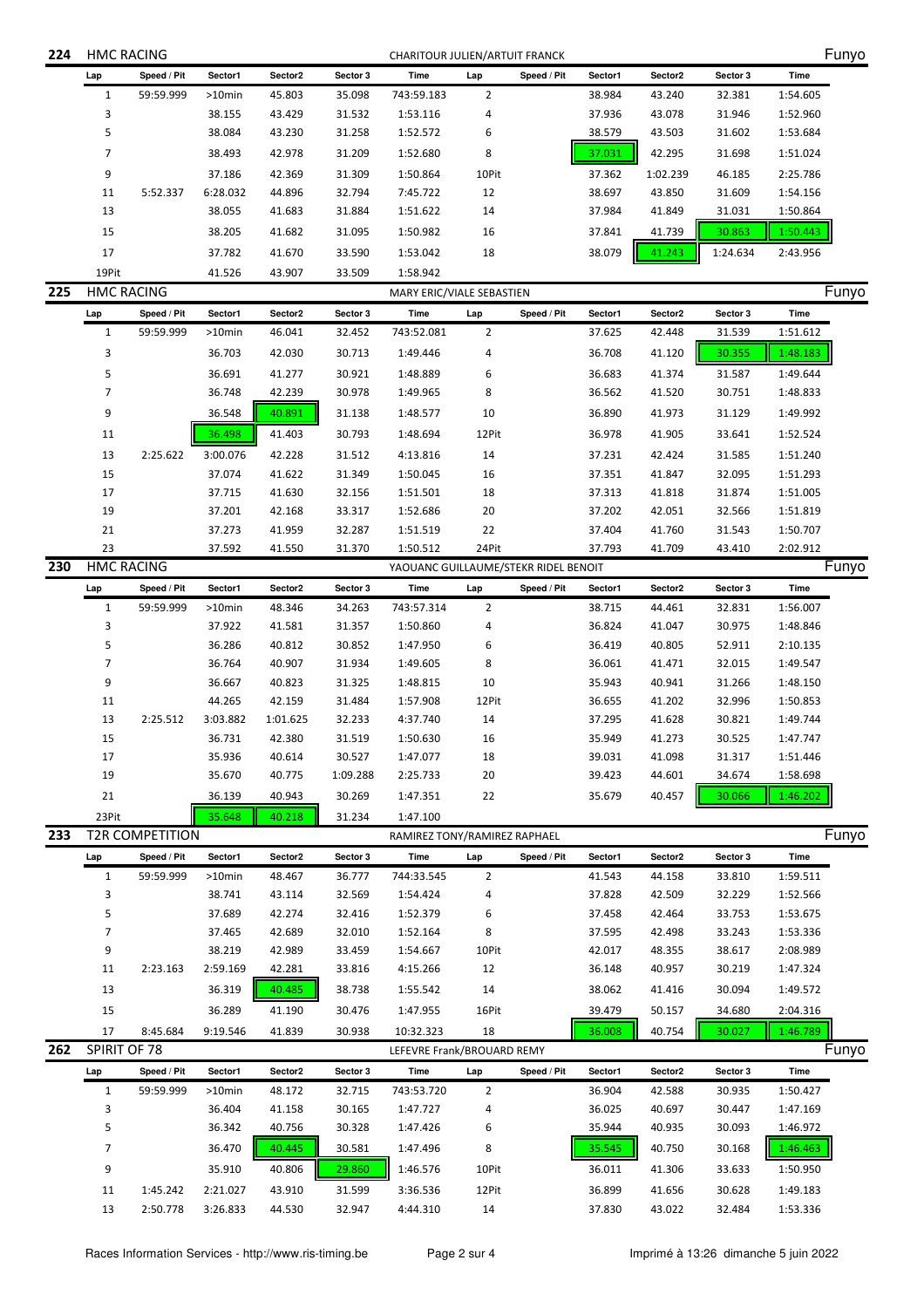|     | 15Pit                       |                    | 38.215    | 43.661  | 32.571   | 1:54.447                            | 16             | 5:11.101    | 5:47.398 | 43.671  | 32.066   | 7:03.135 |       |
|-----|-----------------------------|--------------------|-----------|---------|----------|-------------------------------------|----------------|-------------|----------|---------|----------|----------|-------|
|     | 17                          |                    | 37.806    | 41.873  | 31.780   | 1:51.459                            | 18             |             | 37.613   | 42.337  | 31.763   | 1:51.713 |       |
|     | 19                          |                    | 37.838    | 42.479  | 31.701   | 1:52.018                            |                |             |          |         |          |          |       |
| 269 |                             | <b>UBER MODERN</b> |           |         |          | BEC OLIVIER/FLEURY HUGO             |                |             |          |         |          |          | Funyo |
|     | Lap                         | Speed / Pit        | Sector1   | Sector2 | Sector 3 | Time                                | Lap            | Speed / Pit | Sector1  | Sector2 | Sector 3 | Time     |       |
|     | $1\,$                       | 59:59.999          | >10min    | 43.962  | 32.698   | 745:01.978                          | $\overline{2}$ |             | 37.381   | 41.484  | 31.194   | 1:50.059 |       |
|     | 3                           |                    | 36.465    | 41.227  | 30.784   | 1:48.476                            | 4              |             | 36.126   | 40.979  | 30.581   | 1:47.686 |       |
|     | 5                           |                    | 35.895    | 41.385  | 30.547   | 1:47.827                            | 6              |             | 35.666   | 41.078  | 31.582   | 1:48.326 |       |
|     | 7                           |                    | 35.538    | 40.886  | 30.076   | 1:46.500                            | 8              |             | 35.414   | 40.608  | 29.922   | 1:45.944 |       |
|     | 9                           |                    | 35.527    | 40.538  | 30.151   | 1:46.216                            | 10Pit          |             | 38.428   | 46.290  | 36.000   | 2:00.718 |       |
|     | 11                          | 2:19.768           | 2:53.718  | 41.228  | 30.359   | 4:05.305                            | 12             |             | 42.121   | 42.111  | 30.424   | 1:54.656 |       |
|     | 13                          |                    | 35.604    | 40.835  | 30.532   | 1:46.971                            | 14             |             | 35.387   | 39.927  | 29.917   | 1:45.231 |       |
|     |                             |                    |           | 40.171  | 29.794   | 1:45.400                            |                |             | 35.125   | 40.144  |          |          |       |
|     | 15                          |                    | 35.435    |         |          |                                     | 16             |             |          |         | 29.999   | 1:45.268 |       |
|     | 17                          |                    | 35.213    | 40.185  | 30.109   | 1:45.507                            | 18             |             | 36.015   | 40.727  | 29.976   | 1:46.718 |       |
|     | 19                          |                    | 35.861    | 41.466  | 30.547   | 1:47.874                            | 20             |             | 35.207   | 39.861  | 33.120   | 1:48.188 |       |
|     | 21                          |                    | 38.653    | 49.287  | 35.088   | 2:03.028                            | 22             |             | 38.714   | 42.231  | 32.501   | 1:53.446 |       |
|     | 23Pit<br><b>DAFA RACING</b> |                    | 37.522    | 41.218  | 35.492   | 1:54.232                            |                |             |          |         |          |          |       |
| 277 |                             |                    |           |         |          | ROBIN JEAN CHRISTOPHE/ROBIN NICOLAS |                |             |          |         |          |          | Funyo |
|     | Lap                         | Speed / Pit        | Sector1   | Sector2 | Sector 3 | Time                                | Lap            | Speed / Pit | Sector1  | Sector2 | Sector 3 | Time     |       |
|     | $\mathbf{1}$                | 59:59.999          | >10min    | 46.381  | 32.906   | 743:43.528                          | $\overline{2}$ |             | 38.737   | 42.539  | 31.876   | 1:53.152 |       |
|     | 3                           |                    | 35.914    | 41.947  | 31.053   | 1:48.914                            | 4              |             | 36.055   | 41.824  | 30.158   | 1:48.037 |       |
|     | 5                           |                    | 35.806    | 41.358  | 30.026   | 1:47.190                            | 6              |             | 35.618   | 40.353  | 29.785   | 1:45.756 |       |
|     | 7                           |                    | 36.151    | 40.853  | 29.787   | 1:46.791                            | 8              |             | 35.220   | 40.841  | 29.622   | 1:45.683 |       |
|     | 9                           |                    | 35.395    | 40.299  | 29.607   | 1:45.301                            | 10Pit          |             | 37.659   | 58.644  | 42.667   | 2:18.970 |       |
|     | 11                          | 2:18.418           | 2:51.720  | 44.983  | 29.882   | 4:06.585                            | 12Pit          |             | 35.412   | 51.224  | 42.563   | 2:09.199 |       |
|     | 13                          | 13:42.950          | >10min    | 41.914  | 30.103   | 15:26.369                           | 14Pit          |             | 35.547   | 56.548  | 48.620   | 2:20.715 |       |
| 286 | <b>BELT RACING</b>          |                    |           |         |          | BERNARD ETHAN/HEBRARD SASHA         |                |             |          |         |          |          | Funyo |
|     | Lap                         | Speed / Pit        | Sector1   | Sector2 | Sector 3 | Time                                | Lap            | Speed / Pit | Sector1  | Sector2 | Sector 3 | Time     |       |
|     | $\mathbf{1}$                | 59:59.999          | >10min    | 43.773  | 32.778   | 744:08.125                          | $\overline{2}$ |             | 37.383   | 42.313  | 31.562   | 1:51.258 |       |
|     | 3                           |                    | 36.884    | 41.085  | 30.825   | 1:48.794                            | 4              |             | 36.733   | 41.484  | 30.476   | 1:48.693 |       |
|     | 5                           |                    | 36.193    | 40.436  | 30.291   | 1:46.920                            | 6              |             | 36.219   | 40.846  | 31.081   | 1:48.146 |       |
|     | 7                           |                    | 36.021    | 40.847  | 30.363   | 1:47.231                            | 8              |             | 36.770   | 41.089  | 30.249   | 1:48.108 |       |
|     | 9                           |                    | 36.224    | 40.542  | 30.118   | 1:46.884                            | 10             |             | 35.969   | 40.660  | 30.233   | 1:46.862 |       |
|     | 11                          |                    | 35.830    | 40.646  | 29.994   | 1:46.470                            | 12Pit          |             | 36.096   | 41.837  | 34.203   | 1:52.136 |       |
|     | 13                          | 3:04.821           | 3:39.619  | 42.838  | 31.318   | 4:53.775                            | 14             |             | 37.074   | 41.742  | 30.756   | 1:49.572 |       |
|     | 15                          |                    | 36.348    | 40.895  | 30.459   | 1:47.702                            | 16             |             | 35.741   | 41.430  | 30.539   | 1:47.710 |       |
|     | 17                          |                    | 35.778    | 40.625  | 30.082   | 1:46.485                            | 18             |             | 35.487   | 40.761  | 29.883   | 1:46.131 |       |
|     | 19                          |                    | 35.438    | 40.399  | 29.912   | 1:45.749                            | 20             |             | 35.226   | 40.882  | 30.648   | 1:46.756 |       |
|     | 21                          |                    | 35.378    | 40.782  | 29.843   | 1:46.003                            | 22             |             | 38.228   | 40.506  | 30.192   | 1:48.926 |       |
|     | 23                          |                    | 1:06.220  | 40.782  | 31.383   | 2:18.385                            |                |             |          |         |          |          |       |
| 287 | <b>SOPBSR</b>               |                    |           |         |          | BIOTTEAU OLIVIER/RUFFINO BRIAN      |                |             |          |         |          |          | Funyo |
|     | Lap                         | Speed / Pit        | Sector1   | Sector2 | Sector 3 | Time                                | Lap            | Speed / Pit | Sector1  | Sector2 | Sector 3 | Time     |       |
|     | $\mathbf{1}$                | 59:59.999          | $>10$ min | 50.230  | 38.069   | 750:57.381                          | $\overline{2}$ |             | 38.997   | 48.686  | 35.453   | 2:03.136 |       |
|     | 3                           |                    | 36.623    | 44.929  | 31.548   | 1:53.100                            | 4              |             | 35.921   | 42.536  | 30.316   | 1:48.773 |       |
|     | 5                           |                    | 35.512    | 40.364  | 29.848   | 1:45.724                            | 6              |             | 35.817   | 40.514  | 30.910   | 1:47.241 |       |
|     |                             |                    |           |         |          |                                     |                |             |          |         |          |          |       |
|     | 7                           |                    | 35.834    | 40.336  | 29.719   | 1:45.889                            | 8              |             | 35.333   | 40.928  | 33.173   | 1:49.434 |       |
|     | 9                           |                    | 35.544    | 48.295  | 30.795   | 1:54.634                            | 10             |             | 35.611   | 41.072  | 29.805   | 1:46.488 |       |
|     | 11                          |                    | 35.360    | 40.516  | 29.924   | 1:45.800                            | 12Pit          |             | 35.201   | 42.155  | 30.670   | 1:48.026 |       |
|     | 13                          | 2:34.543           | 3:19.338  | 44.093  | 31.973   | 4:35.404                            | 14             |             | 37.145   | 40.965  | 30.509   | 1:48.619 |       |
|     | 15                          |                    | 36.536    | 40.887  | 31.377   | 1:48.800                            | 16             |             | 36.469   | 40.552  | 30.706   | 1:47.727 |       |
|     | 17                          |                    | 36.547    | 40.463  | 32.231   | 1:49.241                            | 18             |             | 36.133   | 40.373  | 29.811   | 1:46.317 |       |
|     | 19                          |                    | 35.809    | 40.164  | 29.891   | 1:45.864                            | 20Pit          |             | 42.376   | 53.347  | 42.349   | 2:18.072 |       |
| 290 | <b>HMC RACING</b>           |                    |           |         |          | STURM NICOLAS/GARDIN CEDRIC         |                |             |          |         |          |          | Funyo |
|     | Lap                         | Speed / Pit        | Sector1   | Sector2 | Sector 3 | Time                                | Lap            | Speed / Pit | Sector1  | Sector2 | Sector 3 | Time     |       |
|     | $\mathbf{1}$                | 59:59.999          | >10min    | 45.935  | 33.540   | 743:43.177                          | $\overline{2}$ |             | 38.375   | 42.855  | 32.710   | 1:53.940 |       |
|     | 3                           |                    | 36.666    | 41.902  | 30.997   | 1:49.565                            | 4              |             | 36.281   | 41.241  | 30.496   | 1:48.018 |       |
|     |                             |                    | 36.072    | 40.947  | 30.569   | 1:47.588                            | 6              |             | 36.195   | 40.865  | 30.111   | 1:47.171 |       |
|     | 5                           |                    |           |         |          |                                     |                |             |          |         |          |          |       |
|     | 7                           |                    | 35.903    | 40.305  | 30.400   | 1:46.608                            | 8              |             | 35.932   | 40.399  | 30.225   | 1:46.556 |       |